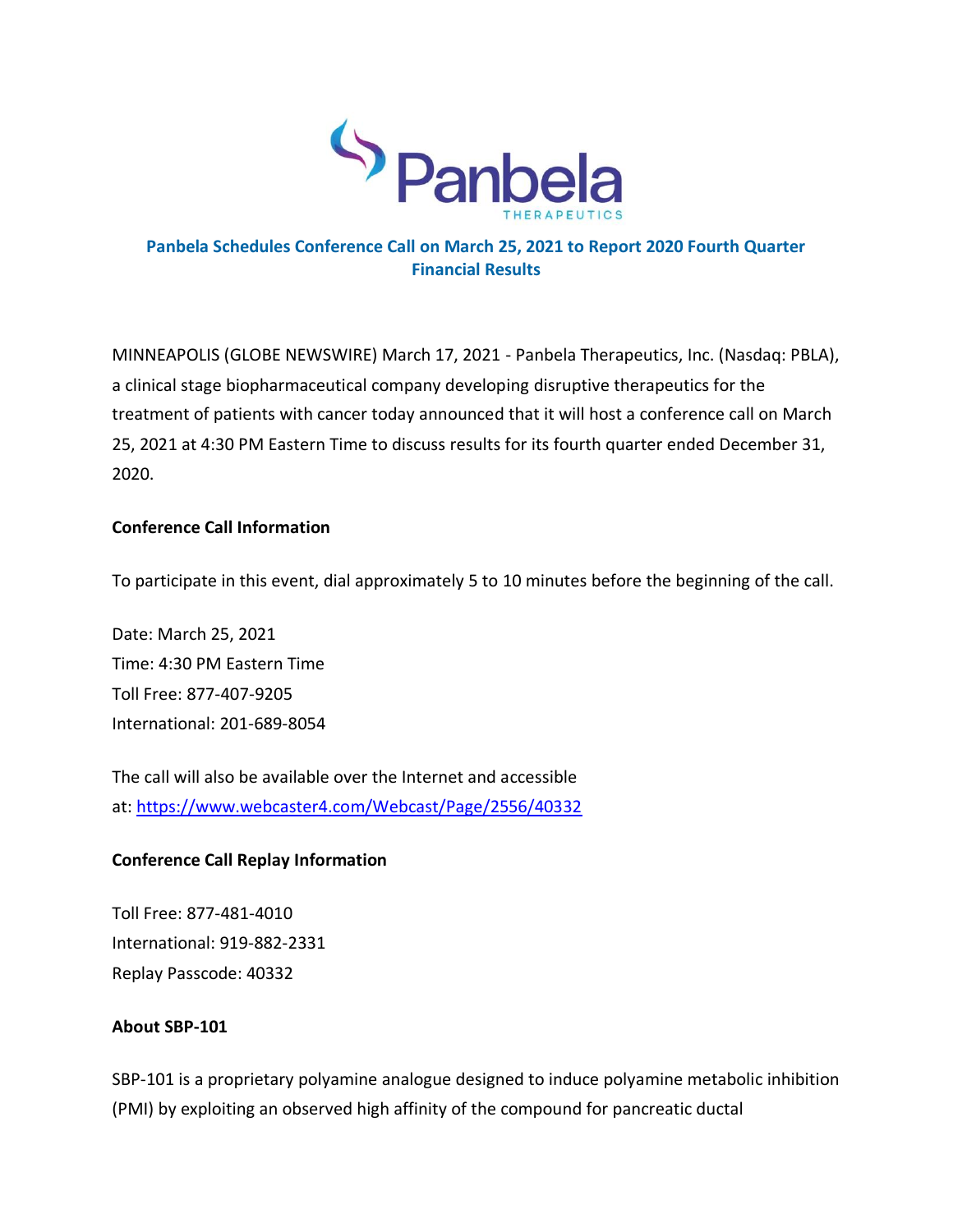adenocarcinoma and other tumors. The molecule has shown signals of tumor growth inhibition in clinical studies of US and Australian metastatic pancreatic cancer patients, suggesting potential complementary activity with an existing FDA-approved standard chemotherapy regimen. In data evaluated from clinical studies to date, SBP-101 has not shown exacerbation of bone marrow suppression and peripheral neuropathy, which can be chemotherapy-related adverse events. Recently observed serious visual adverse events are being evaluated and the FDA has issued a partial clinical hold for the impacted study, pending Panbela's evaluation and response. The safety data and PMI profile observed in the current Panbela sponsored clinical trial generally provides potential support for continued evaluation of the compound in a randomized clinical trial, subject to Panbela's submission of a complete response and the FDA's removal of the partial clinical hold. For more information, please visit **[https://clinicaltrials.gov/ct2/show/NCT03412799](https://www.globenewswire.com/Tracker?data=ggb69aNk_B4yqxRSrDMv-kB4Zx696Lu8xowsdRGjJhc30xjgW2Uo4leKtkmTg-Av2dUjryFPMJ4T8xKVnmLO5-s8aF6GGNnYmH0suCTx2JoQ6oIyzOB2b-KC6Za0lK9pCgK-syLIrNvwobdHSS1cIaky_LrOrHrJsbWtVt3JZZ-WNZus7zg4IZmDIT4y8P_VXMhGwKjcqSfpT9k1nOPpuzErPY9GcmYWwySvQ0ybqKZbs-zBqQ4ddSy-i7dlqP4q3wJbDjtJtIfnNsn3i482etEnXo8DA85LzuHCKJKqooH-TwHmCLPnzbLadGe280BVdFXoRITwxWAtQ1sjiiJYEtI_0yYe_KpCc6E4o7GqywsLayJtQ5KLXnoLilXPRzc9)**.

#### **About Panbela**

Panbela Therapeutics, Inc. is a clinical-stage biopharmaceutical company developing disruptive therapeutics for patients with urgent unmet medical needs. The company's initial product candidate, SBP-101, is for the treatment of patients with metastatic pancreatic ductal adenocarcinoma, the most common type of pancreatic cancer. Panbela Therapeutics, Inc. is dedicated to treating patients with pancreatic cancer and exploring SBP-101's potential for efficacy in combination with other agents and in treating other types of cancer. Further information can be found at [www.panbela.com.](http://www.panbela.com/) Panbela Therapeutics, Inc. common stock is listed on The Nasdaq Stock Market LLC under the symbol PBLA.

#### **Cautionary Statement Regarding Forward-Looking Statements**

*This press release contains "forward-looking statements," including within the meaning of the Private Securities Litigation Reform Act of 1995. Forward-looking statements can be identified by words such as: "believes," "continue," "dedicated," "expect," "intend," "may," "plan," and "seek." Examples of forward-looking statements include, among others, statements we make regarding future determinations of the characteristics of SBP-101 and its effectiveness, removal of the partial clinical hold, other trial activities and the timing of the same. Forward-looking statements are neither historical facts nor assurances of future performance. Instead, they are based only on our current beliefs, expectations, and assumptions regarding the future of our business, future plans and strategies, projections, anticipated events and trends, the economy and other future conditions. Because forward-looking statements relate to the future, they are subject to inherent uncertainties, risks and changes in circumstances that are difficult to predict*